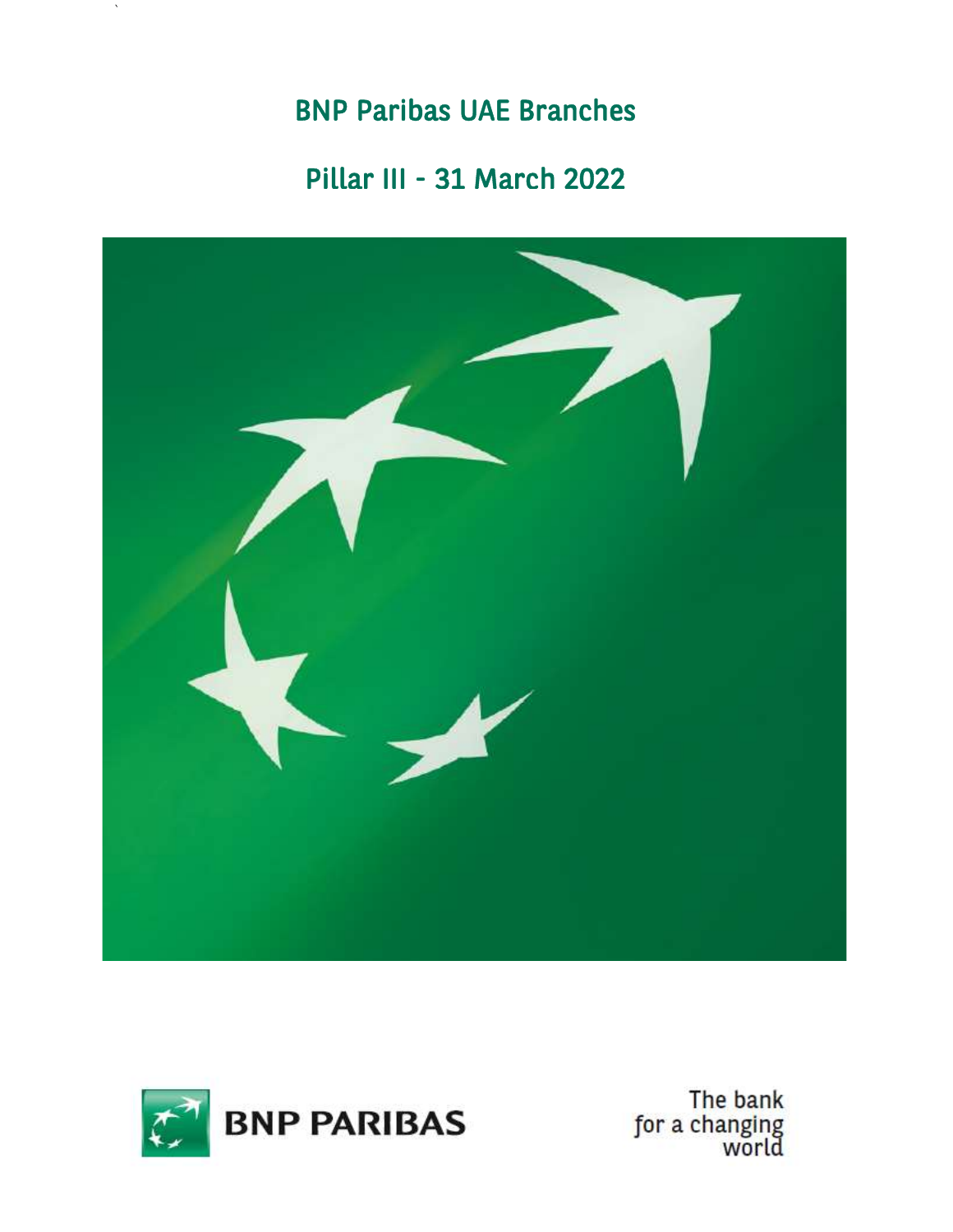## KEY METRICS: Q1 2022

|                                                                             |            | Below is an extract of key metrics as of 31 March 2022 and comparative information for 31 December 2021. |
|-----------------------------------------------------------------------------|------------|----------------------------------------------------------------------------------------------------------|
| Amounts in AED 000                                                          |            |                                                                                                          |
|                                                                             | 31-Mar-22  | 31-Dec-21                                                                                                |
| Available capital (amounts)                                                 |            |                                                                                                          |
| Common Equity Tier 1 (CET1)                                                 | 1,462,543  | 1,462,543                                                                                                |
| Tier 1                                                                      | 1,462,543  | 1,462,543                                                                                                |
| Total capital                                                               | 1,557,543  | 1,557,543                                                                                                |
| Risk-weighted assets (amounts)                                              |            |                                                                                                          |
| Total risk-weighted assets (RWA)                                            | 6,884,567  | 6,593,354                                                                                                |
| Risk-based capital ratios as a percentage of RWA                            |            |                                                                                                          |
| Common Equity Tier 1 ratio (%)                                              | 21.24%     | 22.18%                                                                                                   |
| Tier 1 ratio (%)                                                            | 21.24%     | 22.18%                                                                                                   |
| Total capital ratio (%)                                                     | 22.62%     | 23.62%                                                                                                   |
| Additional CET1 buffer requirements as a percentage of RWA                  |            |                                                                                                          |
| Capital conservation buffer requirement (2.5% from 2019) (%)                | 2.50%      | 2.50%                                                                                                    |
| Countercyclical buffer requirement (%)                                      | 0.00%      | 0.00%                                                                                                    |
| Bank D-SIB additional requirements (%)                                      | 0.00%      | 0.00%                                                                                                    |
| Total of bank CET1 specific buffer requirements (%) (row 8 + row 9+ row 10) | 2.50%      | 2.50%                                                                                                    |
| CET1 available after meeting the bank's minimum capital requirements (%)    | 12.12%     | 13.12%                                                                                                   |
| Leverage Ratio                                                              |            |                                                                                                          |
| Total leverage ratio measure                                                | 14,026,121 | 12,876,101                                                                                               |
| Leverage ratio (%)                                                          | 10.43%     | 11.36%                                                                                                   |
| <b>ELAR</b>                                                                 |            |                                                                                                          |
| <b>Total HQLA</b>                                                           | 952,195    | 968,338                                                                                                  |
| <b>Total liabilities</b>                                                    | 5,250,535  | 5,088,121                                                                                                |
| Eligible Liquid Assets Ratio (ELAR) (%)                                     | 18.14%     | 19.03%                                                                                                   |
| <b>ASRR</b>                                                                 |            |                                                                                                          |
| Total available stable funding                                              | 4,517,224  | 4,465,632                                                                                                |
| Total Advances                                                              | 2,399,643  | 2,486,586                                                                                                |
| Advances to Stable Resources Ratio (%)                                      | 53.12%     | 55.68%                                                                                                   |

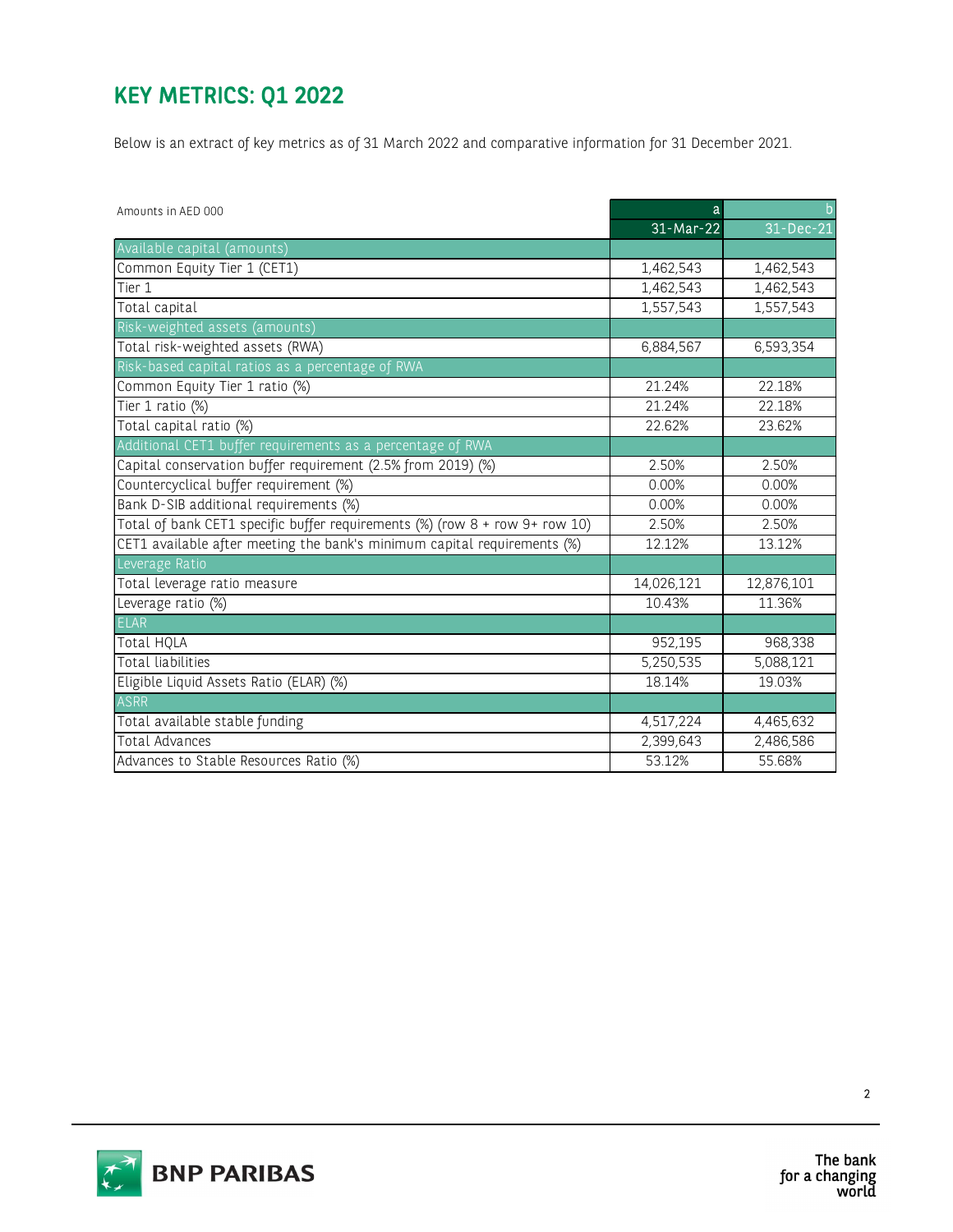#### OVERVIEW OF RWA

| Below is a summary of RWA as of 31 March 2022 and comparative information for 31 December 2021. |            |           |                 |  |
|-------------------------------------------------------------------------------------------------|------------|-----------|-----------------|--|
|                                                                                                 |            |           |                 |  |
|                                                                                                 | <b>RWA</b> |           | Min Capital Req |  |
| Amounts in AED 000                                                                              | a          |           |                 |  |
|                                                                                                 | 31-Mar-22  | 31-Dec-21 | 31-Mar-22       |  |
| Credit risk                                                                                     | 6,626,713  | 6,323,551 | 828,339         |  |
| Of which: standardised approach (SA)                                                            | 6,626,713  | 6,323,551 | 828,339         |  |
| Market risk                                                                                     | 10,789     | 22,738    | 1,349           |  |
| Of which: standardised approach (SA)                                                            | 10,789     | 22,738    | 1,349           |  |
| Operational Risk                                                                                | 247,065    | 247,065   | 30,883          |  |
|                                                                                                 |            |           |                 |  |
| <b>Total</b>                                                                                    | 6,884,567  | 6,593,354 | 860,571         |  |





The bank<br>for a changing<br>world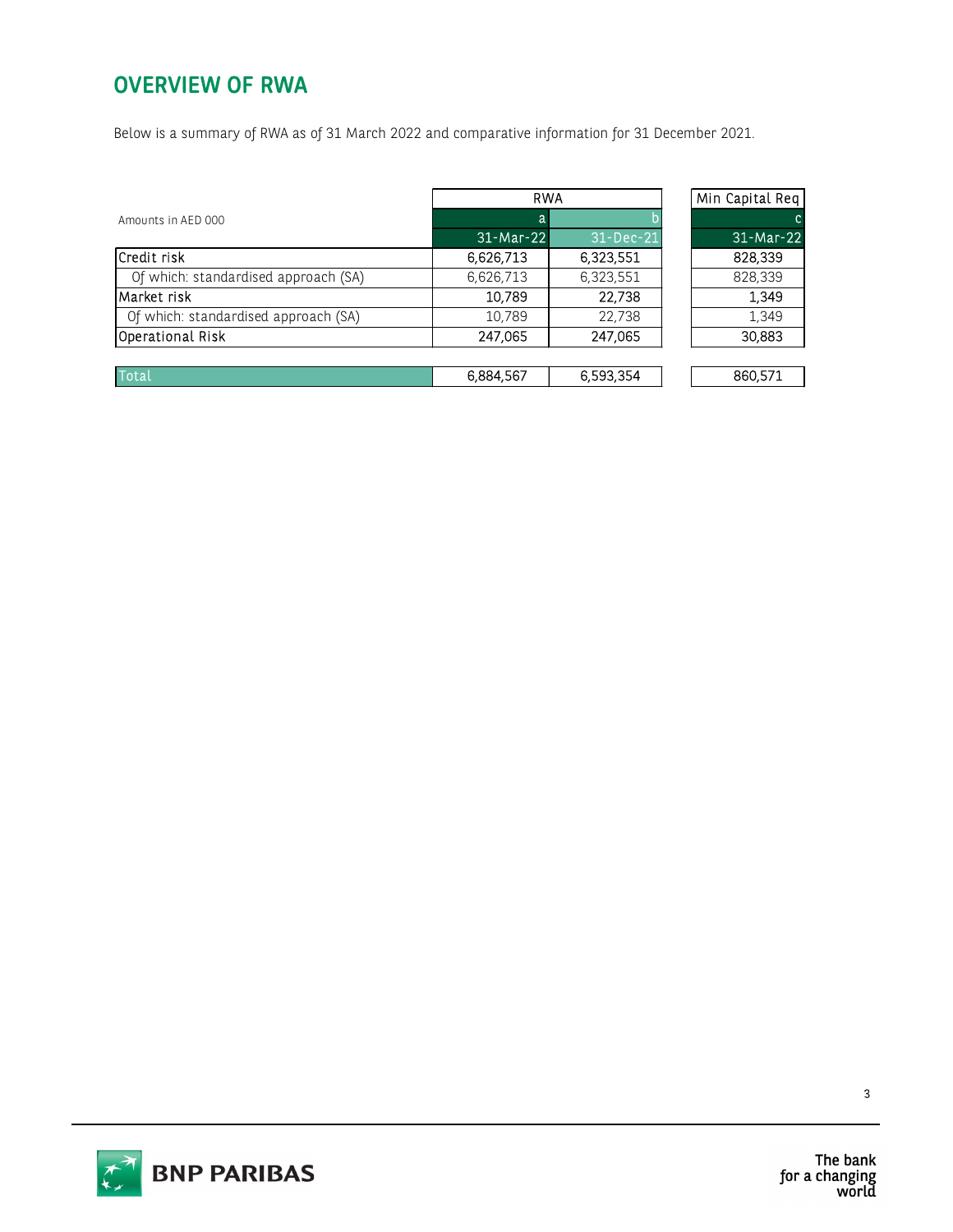### **LIQUIDITY**

#### Eligible Liquid Assets Ratio (ELAR)

| <b>LIQUIDITY</b>                                                                                                                      |                          |                       |  |
|---------------------------------------------------------------------------------------------------------------------------------------|--------------------------|-----------------------|--|
| Eligible Liquid Assets Ratio (ELAR)<br>ELAR as at 31 March 2022 and comparative information for 31 December 2021 are reflected below: |                          |                       |  |
| Amounts in AED 000                                                                                                                    | 31-Mar-22                |                       |  |
| <b>High Quality Liquid Assets</b>                                                                                                     | Nominal amount           | Eligible Liquid Asset |  |
| Physical cash in hand at the bank + balances with the CBUAE                                                                           | 952,195                  |                       |  |
| UAE Federal Government Bonds and Sukuks                                                                                               |                          |                       |  |
| Sub total                                                                                                                             | 952,195                  | 952,195               |  |
| UAE local governments publicly traded debt securities                                                                                 | $\overline{\phantom{a}}$ |                       |  |
| UAE Public sector publicly traded debt securities                                                                                     |                          |                       |  |
| Sub total                                                                                                                             |                          |                       |  |
|                                                                                                                                       |                          |                       |  |
| Foreign Sovereign debt instruments or instruments issued by their<br>respective central banks                                         |                          |                       |  |
|                                                                                                                                       |                          |                       |  |
| Total                                                                                                                                 | 952,195                  | 952,195               |  |
| Total liabilities                                                                                                                     |                          | 5,250,535             |  |
|                                                                                                                                       |                          |                       |  |



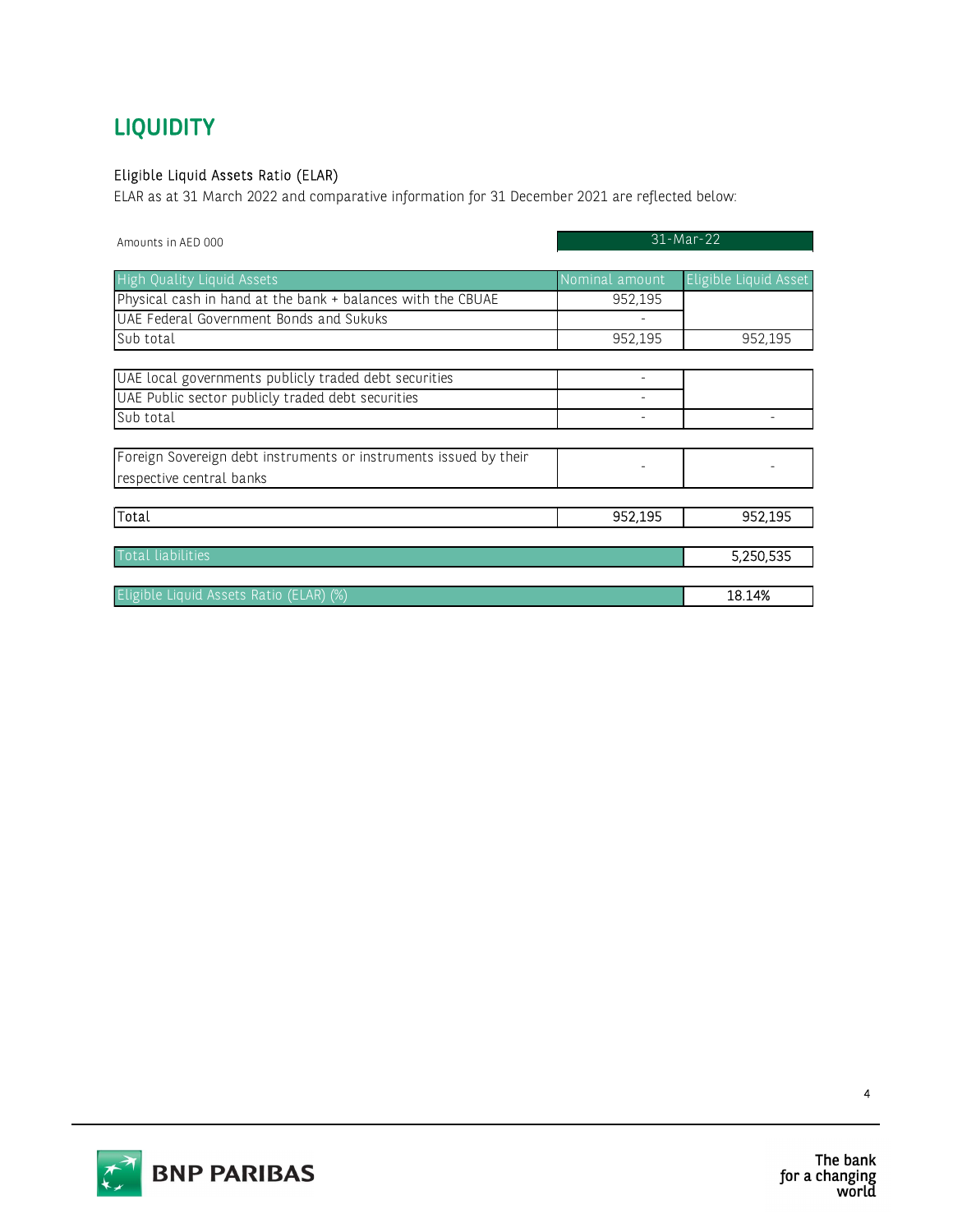#### Advances to Stables Resource Ratio

| Advances to Stables Resource Ratio                                                                      |                    |  |
|---------------------------------------------------------------------------------------------------------|--------------------|--|
| Advances to Stable Resources Ratio as at 31 March 2022 and comparative information for 31 December 2021 |                    |  |
| are reflected below:                                                                                    |                    |  |
|                                                                                                         |                    |  |
|                                                                                                         | 31-Mar-22          |  |
| Amounts in AED 000                                                                                      |                    |  |
| Computation of Advances                                                                                 |                    |  |
| Net Lending (gross loans - specific and collective provisions + interest in suspense)                   | 2,044,319          |  |
| Lending to non-banking financial institutions                                                           |                    |  |
| Net Financial Guarantees & Stand-by LC (issued - received)                                              | 49,282             |  |
| Interbank Placements                                                                                    | 306,042            |  |
| <b>Total Advances</b>                                                                                   | 2,399,643          |  |
| Calculation of Net Stable Ressources                                                                    |                    |  |
| Total capital + general provisions                                                                      | 1,631,097          |  |
| Deduct:                                                                                                 |                    |  |
| Goodwill and other intangible assets                                                                    |                    |  |
| <b>Fixed Assets</b>                                                                                     | $\overline{8,957}$ |  |
| Funds allocated to branches abroad                                                                      |                    |  |
| Unquoted Investments                                                                                    |                    |  |
| Investment in subsidiaries, associates and affiliates                                                   |                    |  |
| <b>Total deduction</b>                                                                                  | 8,957              |  |
| Net Free Capital Funds                                                                                  | 1,622,140          |  |
| Other stable resources:                                                                                 |                    |  |
| Funds from the head office                                                                              |                    |  |
| Interbank deposits with remaining life of more than 6 months                                            |                    |  |
| Refinancing of Housing Loans                                                                            |                    |  |
| Borrowing from non-Banking Financial Institutions remaining life of more than 6 months                  |                    |  |
| 85% of the rest of NBFI Deposits                                                                        | 399                |  |
| Customer Deposits with remaining life of more than 6 months                                             | 59,110             |  |
| 85% of the rest of Customer Deposits                                                                    | 2,835,575          |  |
| Capital market funding/ term borrowings maturing after 6 months from reporting date                     |                    |  |
| Total other stable resources                                                                            | 2,895,084          |  |
| <b>Total Stable Resources</b>                                                                           | 4,517,224          |  |
|                                                                                                         |                    |  |
| Advances TO STABLE RESOURCES RATIO                                                                      | 53.12%             |  |



The bank for a changing<br>world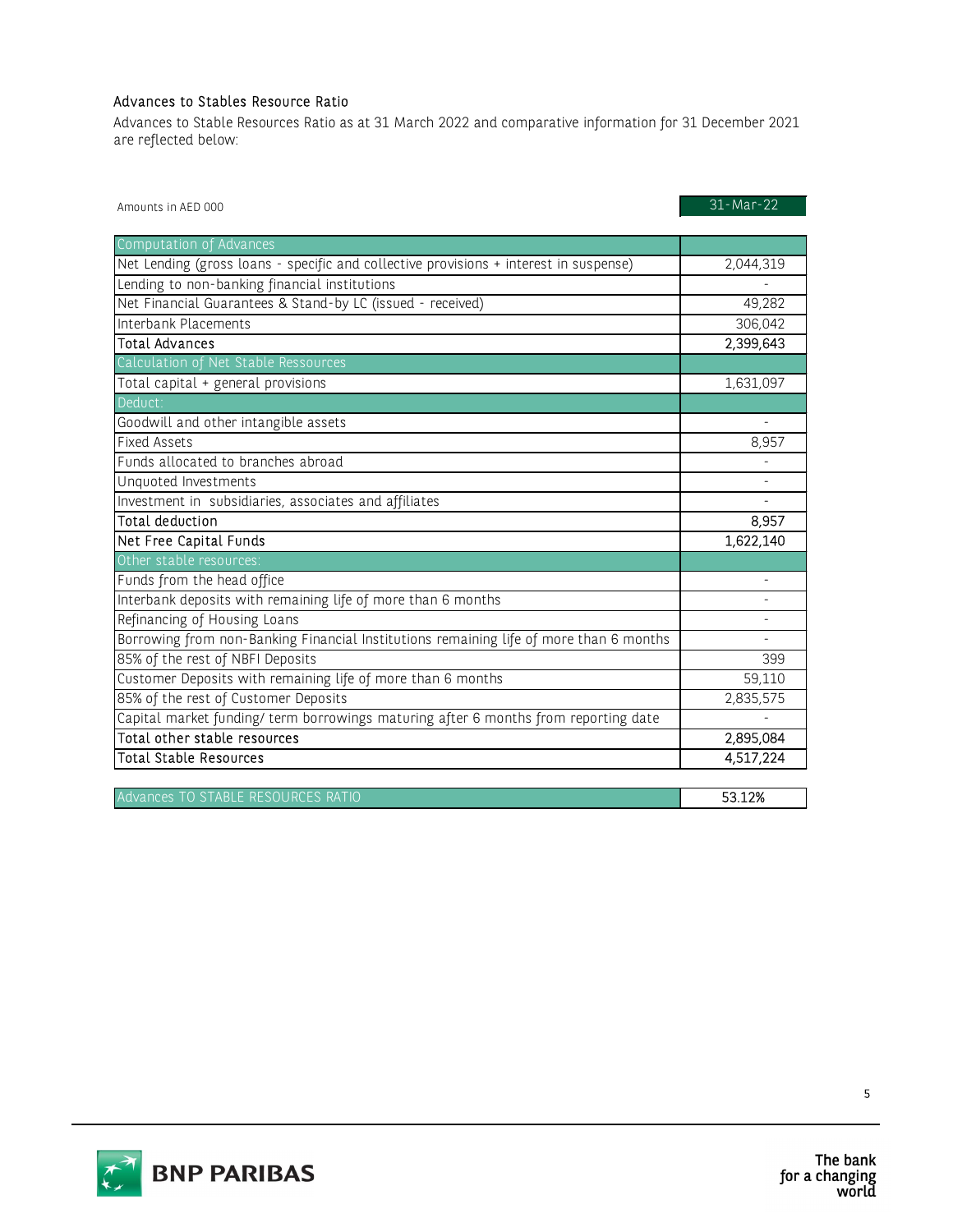## LEVERAGE RATIO

Leverage Ratio as at 31 March 2022 and comparative information for 31 December 2021 are reflected below:

| Leverage Ratio as at 31 March 2022 and comparative information for 31 December 2021 are reflected below: |            |
|----------------------------------------------------------------------------------------------------------|------------|
| Amounts in AED 000                                                                                       | 31-Mar-22  |
| Total consolidated assets                                                                                | 6,850,128  |
| Adjustments for investments in banking, financial, insurance or commercial entities that are             |            |
| consolidated for accounting purposes but outside the scope of regulatory consolidation                   |            |
| Adjustment for securitised exposures that meet the operational requirements for the recognition of risk  |            |
| transference                                                                                             |            |
| Adjustments for temporary exemption of central bank reserves (if applicable)                             |            |
| Adjustment for fiduciary assets recognised on the balance sheet pursuant to the operative accounting     |            |
| framework but excluded from the leverage ratio exposure measure                                          |            |
| Adjustments for regular-way purchases and sales of financial assets subject to trade date accounting     |            |
| Adjustments for eligible cash pooling transactions                                                       |            |
| Adjustments for derivative financial instruments                                                         | 2,487,573  |
| Adjustment for securities financing transactions (ie repos and similar secured lending)                  |            |
| Adjustments for off-balance sheet items (ie conversion to credit equivalent amounts of off-balance       |            |
| sheet exposures)                                                                                         | 4,761,805  |
| Adjustments for prudent valuation adjustments and specific and general provisions which have reduced     |            |
| Tier 1 capital                                                                                           |            |
| Other adjustments                                                                                        | (73, 385)  |
| Leverage ratio exposure measure                                                                          | 14,026,121 |